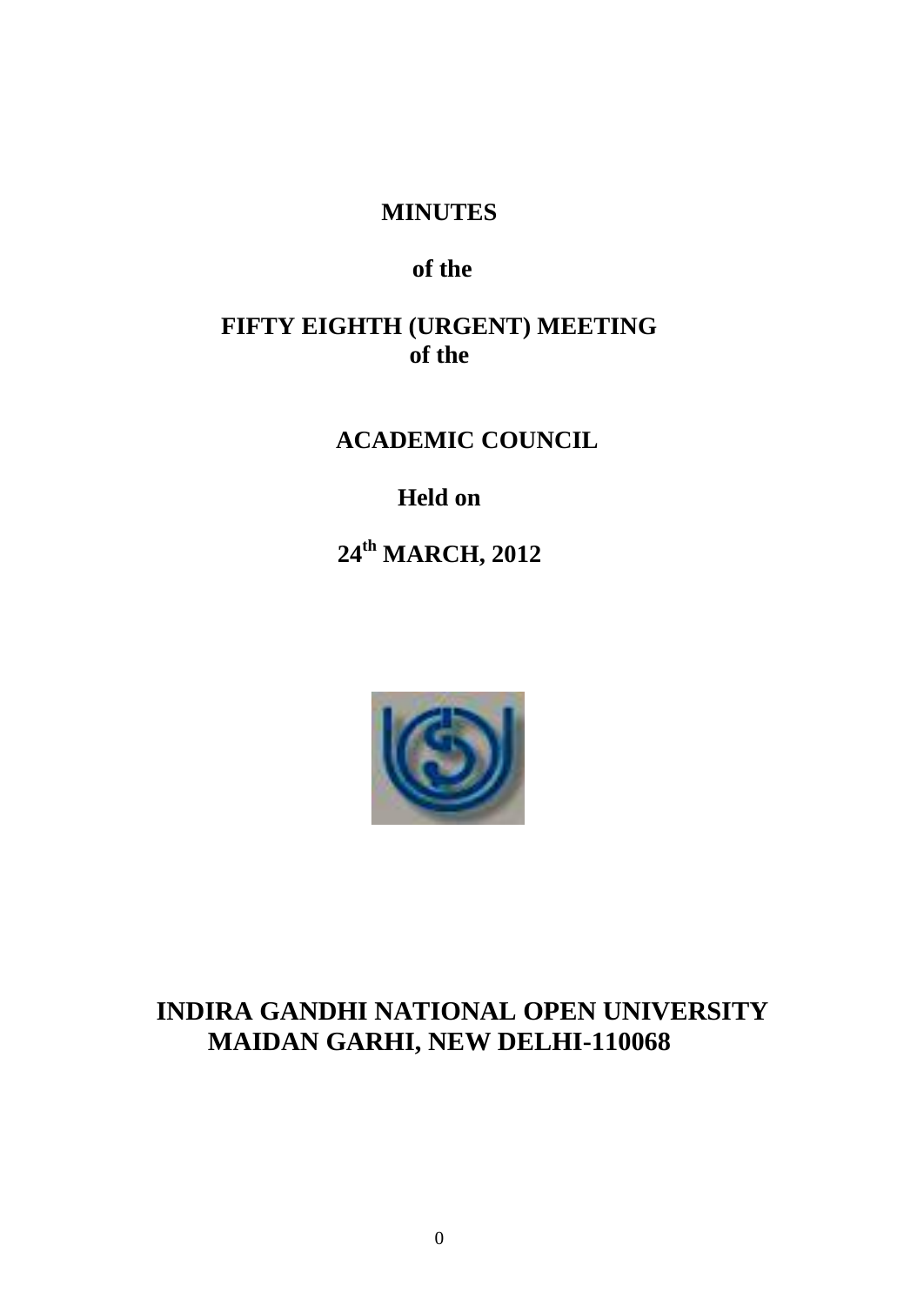#### **IGNOU**

#### **MINUTES OF THE FIFTY EIGHTH (URGENT) MEETING OF THE ACADEMIC COUNCIL HELD ON 24TH MARCH 2012 AT 11.00 A.M. IN THE CONFERENCE ROOM, NEW V.C. BLOCK, IGNOU, MAIDAN GARHI, NEW DELHI-110 068.**

The following were present:

| 1. | Prof. M. Aslam, Vice-Chancellor                      |                          | Chairman                |
|----|------------------------------------------------------|--------------------------|-------------------------|
| 2. | Prof. Rita Rani Paliwal, Director, SOH               |                          | Ex-officio Member       |
| 3. | Prof. Gopinath Pradhan, Director, SOSS               |                          | Ex-officio Member       |
| 4. | Prof. Vibha Joshi, Director, SOE                     |                          | Ex-officio Member       |
| 5. | Prof. Geeta Kaicker, Director, SOS                   |                          | Ex-officio Member       |
| 6. | Prof. Naval Kishore, Director, SOMS                  |                          | Ex-officio Member       |
| 7. | Prof. Deeksha Kapur, Director (I/c), SOCE            |                          | Ex-officio Member       |
| 8. | Prof. T.K. Jena, Director, SOHS                      |                          | Ex-officio Member       |
| 9. | Shri Shashi Bhushan, Director (I/c), SOCIS           | $\overline{\phantom{0}}$ | Ex-officio Member       |
|    | 10. Prof. Subhasis Maji, Director, SOET              | $\overline{\phantom{0}}$ | Ex-officio Member       |
|    | 11. Prof. K. Elumalai, Director, SOL                 |                          | Ex-officio Member       |
|    | 12. Prof. M.K. Salooja, Director, SOA                | $\overline{\phantom{0}}$ | Ex-officio Member       |
|    | 13. Prof. C. Gajendra Naidu, Director (I/c), SOVET - |                          | Ex-officio Member       |
|    | 14. Prof. Shubhash Dhuliya, Director, SOJNMS         |                          | Ex-officio Member       |
|    | 15. Prof. Gracious Thomas, Director, SOSW            |                          | Ex-officio Member       |
|    | 16. Prof. Annu J. Thomas, Director, SOGDS            | $\overline{\phantom{0}}$ | Ex-officio Member       |
|    | 17. Prof. B.K. Pattanaik, Director, SOEDS            |                          | Ex-officio Member       |
|    | 18. Prof. Sunil Kumar, Director(I/c), SOPVA          |                          | Ex-officio Member       |
|    | 19. Dr. Sushant Kumar Mishra, Director (I/c), SOFL-  |                          | Ex-officio Member       |
|    | 20. Prof. A.K. Singh, Director, SOTST                |                          | Ex-officio Member       |
|    | 21. Prof. V. Saravanan, Director (I/c), SOITS        | $\overline{a}$           | Ex-officio Member       |
|    | 22. Sh. S.K. Arora, Librarian                        |                          | Ex-officio Member       |
|    | 23. Prof. Pushplata Tripathi, Registrar, SED         | $\overline{\phantom{0}}$ | Ex-officio Member       |
|    | 24. Dr. Pankaj Khare, Registrar, SRD                 |                          | Ex-officio Member       |
|    | 25. Prof. D. Victor                                  |                          | Member                  |
|    | 26. Dr. Santosh Choubey                              |                          | Member                  |
|    | 27. Lt. Gen. S.P. Kochhar                            |                          | Member                  |
|    | 28. Prof. K. Kunhikrishnan                           |                          | Member                  |
|    | 29. Prof. Vijay Khole                                |                          | Member                  |
|    | 30. Prof. Anil Bhattacharya                          |                          | Member                  |
|    | 31. Prof. Ordetta Mendoza                            |                          | Member                  |
|    | 32. Dr. Darlie O Koshy                               |                          | Member                  |
|    | 33. Prof. Sridhar Gadre                              |                          | Member                  |
|    | 34. Prof. K.K. Mohammed Yusuff                       |                          | Member                  |
|    | 35. Prof. M.S. Senam Raju                            |                          | <b>Member Secretary</b> |

Prof Anand Deb Mukopadhyay; Fr. Jose Alex; Prof. C. Thanganuthu; Prof. Cynthia Pandian; Prof. Nirmala Vaz; Prof. N. Ravichandran; Prof. Lalit K. Deshpande; Prof. Vimla Veeraraghavan; Prof. K.P. Kannan; Prof. Yathindra; Prof. K. Satchidanandan; Prof. Srikrishna Deva Rao; Prof. R. Ramanujam; Prof. Vinod Kumar Singh; Prof. P.T. Manoharan and Dr. Harkirat Bains, Director (I/c), SOTHSSM could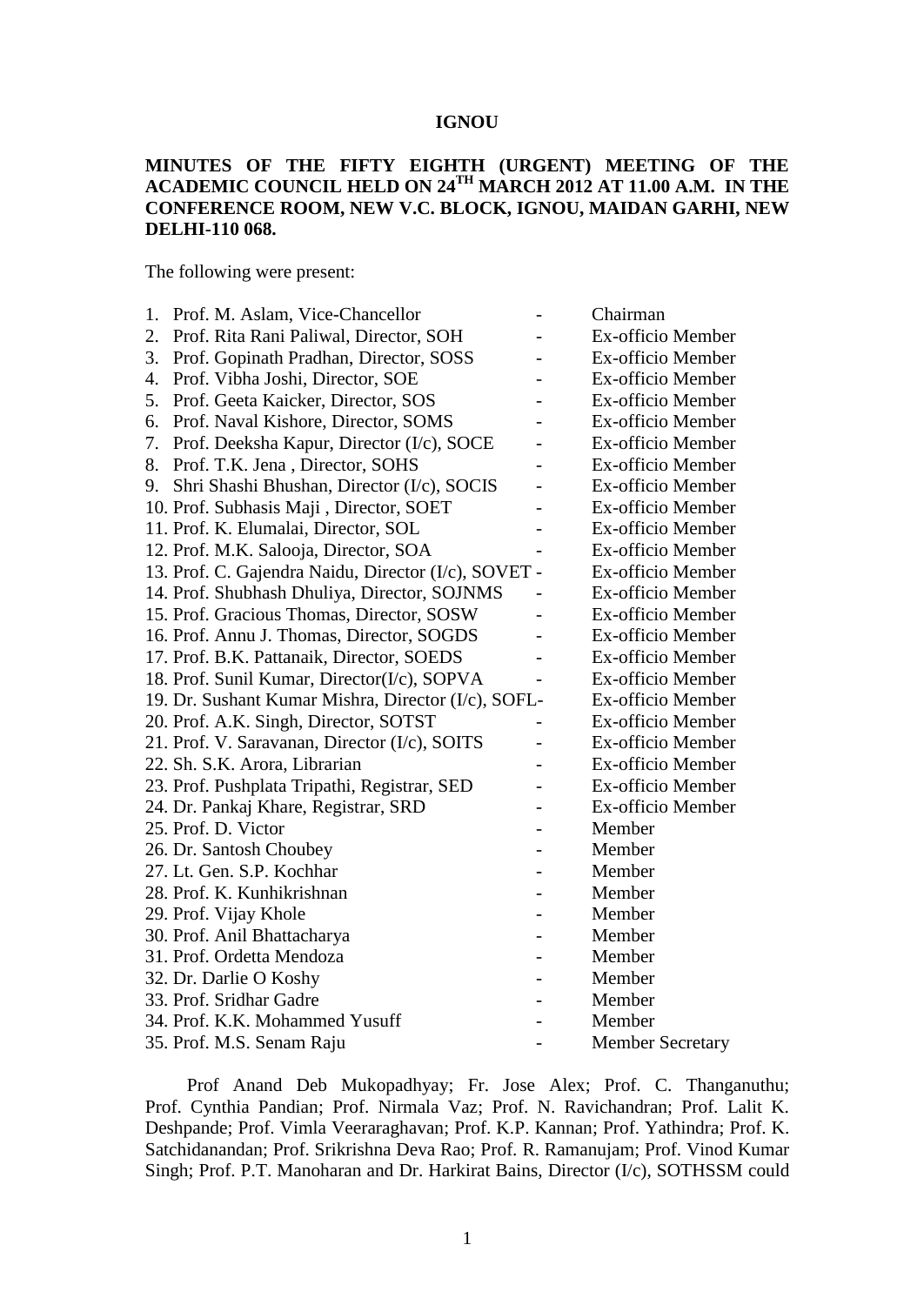not attend the meeting. However, Dr. Sonia Sharma, Assistant Professor attended as representative of SOTHSSM.

Shri D.V.S. Shastri, Deputy Registrar, ACD was present to assist the Member-Secretary.

The Chairman welcomed the members of the Academic Council to its 58<sup>th</sup> meeting.

The Chairman appreciated and thanked for the contributions made by its outgoing Chairman; Prof. V.N. Rajasekharan Pillai, Former Vice-Chancellor and the members; Dr. Latha Pillai, PVC; Prof. Parvin Sinclair, PVC; Prof. K.R. Srivathsan, PVC and Prof. P.R. Ramanujam, PVC on completion of their term of office. He also thanked Director, SOCE; Director, SOGDS on completion of their term as Director of the School of Studies and Prof. G. Chaudhary, Director, SOFL and Prof. Manohar Lal, Director, SOCIS on their superannuation; Dr. Vikas Gupta, Director, DEC, Dr. Kusum Sharma, Director, ID; Sh. Ravi Kanth, Director (I/c), EMPC; Dr. C.K. Ghosh, Director, SSC; Prof. Anjila Gupta, SOSS; Dr. Nehal A. Farooque, Reader, SOEDS; Dr. Babu P. Ramesh, Reader, SOITS; Dr. A.K. Gaba, Reader, SOVET; Sh. P.V. Suresh, Lecturer, SOCIS; Dr. Kamalika Banerjee, Lecturer, SOS and Shri Aravind Kumar Dubey, Lecturer, SOTHSSM on completion of their membership term of the Academic Council. The Academic Council suggested that appreciation of the Council for the above mentioned outgoing members be recorded. The Academic Council welcomed Prof. M. Aslam, Vice Chancellor, as its Chairman. The Chairman also welcomed new members viz., Prof. Deeksha Kapoor, Director (I/c), SOCE; Shri Shashi Bhushan, Director (I/c), SOCIS; Prof. Annu J, Thomas, Director (I/c), SOGDS and Dr. Sushant Kumar Mishra, Director (I/c), SOFL.

After brief introduction of the members of the Academic Council with the new members, before taking up the agenda, some of the members desired that item No. 2 on the "Interim recommendations of the High Power Committee" be deferred till the full report based on which the interim recommendations are made available to the Academic Council to take a view. On the request of the Members, the Chairman deferred this agenda item. He also stated that he would place the sentiments/suggestions of the members before the Board of Management at its ensuing meeting. Thereafter, the Member Secretary presented the remaining Agenda items with the permission of the Chair.

## **ITEM NO. 1 To confirm the action taken on the minutes of the 57th meeting of the Academic Council held on 24th August 2011.**

AC 58.1.1 The Member Secretary informed that minutes of the  $57<sup>th</sup>$  Meeting of the Academic Council were circulated to the members and the following comments were received:

> **Prof. M. Aslam, (the then Director, SOCE)** observed that the Chairman, while considering the item no.1 i.e. Confirmation of the Minutes of the  $55<sup>th</sup>$  Meeting at its  $56<sup>th</sup>$  Meeting held on 27.5.2011 desired that the confirmation of minutes be deferred and members could send their comments by  $30<sup>th</sup>$  May, 2011.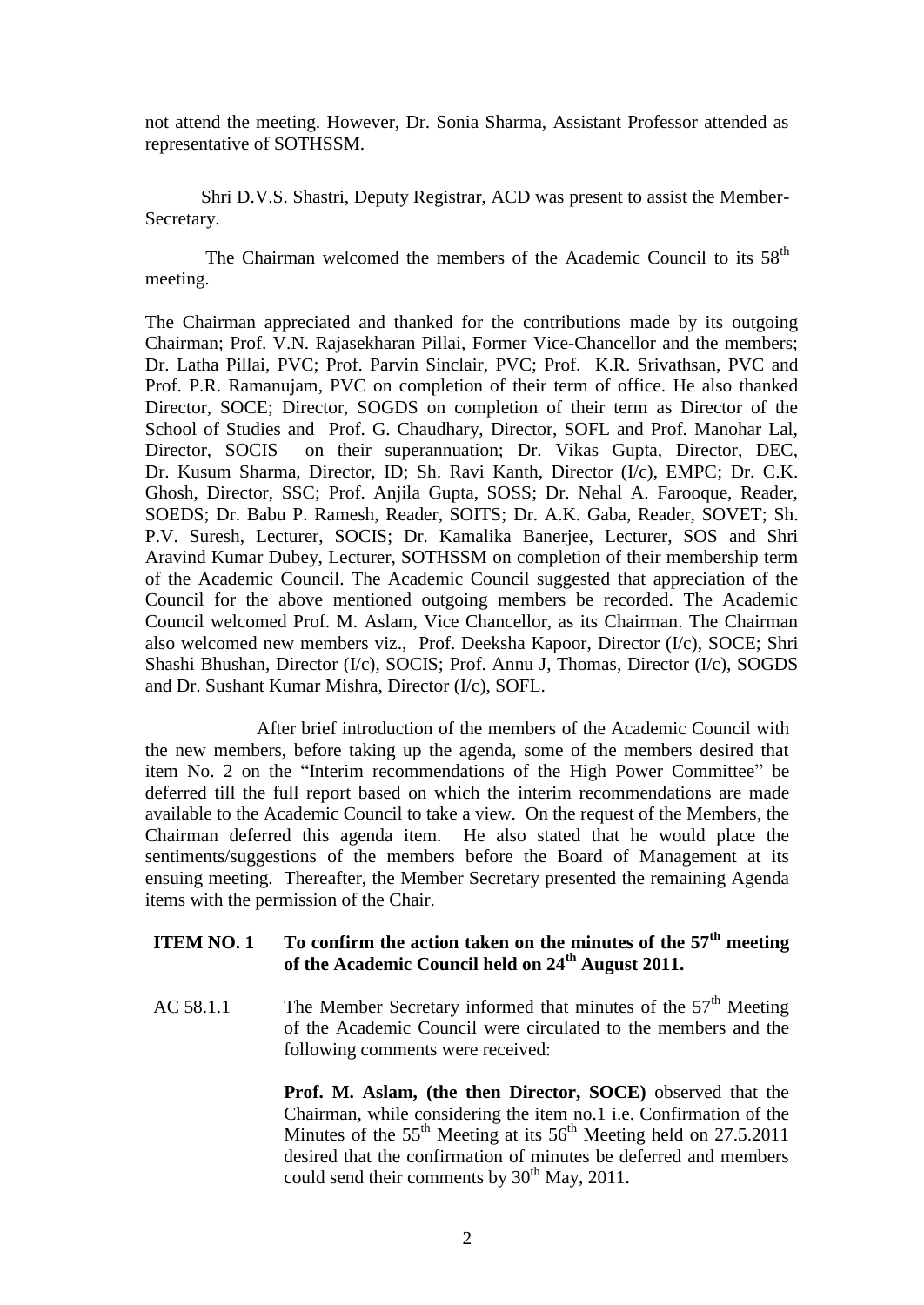During the confirmation of the minutes of  $55<sup>th</sup>$  and  $56<sup>th</sup>$  meetings of the Academic Council at its  $57<sup>th</sup>$  meeting held on  $24<sup>th</sup>$  August 2011, there was no discussion on the comments received on the minutes of the earlier two meetings. It was given to understand by the Chairman that all the comments received have been incorporated. The minutes now circulated state that "only typographical errors in the recording of the minutes have been corrected", which is not a correct statement. Therefore, the comments received earlier need to be discussed before these minutes are confirmed". These included the following:

- **i) Item No. 12:** Regarding establishing "Centre for Philosophy and Theology", a detailed discussion was held and the Academic Council desired that an Expert Committee be constituted to look into the desirability of establishing the Centre and its nomenclature. The minutes do not reflect the correct decision taken by the Academic Council.
- **ii) Item No. 15:** It was decided to charge a fee of Rs. 150/ from General/OBC candidates and Rs. 50/- from SC/ST candidates.
- **iii) Item No. 18:** Phase 3 form for launching MA in Christian Theology, the Academic Council did not agree to launch any MA Programme in Christian Theology. This matter was also referred to the Expert Committee to be constituted under agenda item no. 12.

#### **Prof. A.K. Singh, Director, SOTST**

- **i) Item No. 2:** After the presentation on Centre for Modern Indian Languages and Mother Tongues, Hon'ble Vice Chancellor & Chairman informed the House that in consonance with the initiative of MHRD, Government of India to promote study of Sindhi Language & Culture, the University has decided to start 'Centre for Sindhi Language & Culture'. The SOTST will take care in its initial stage. The House appreciated the initiative with its consent."
- AC 58.1.2 The Academic Council noted the comments received on the minutes of the  $57<sup>th</sup>$  meeting of the Academic Council held on 24.03.2012 and the Action Taken Report, and confirmed the minutes of  $57<sup>th</sup>$  meeting of the Academic Council.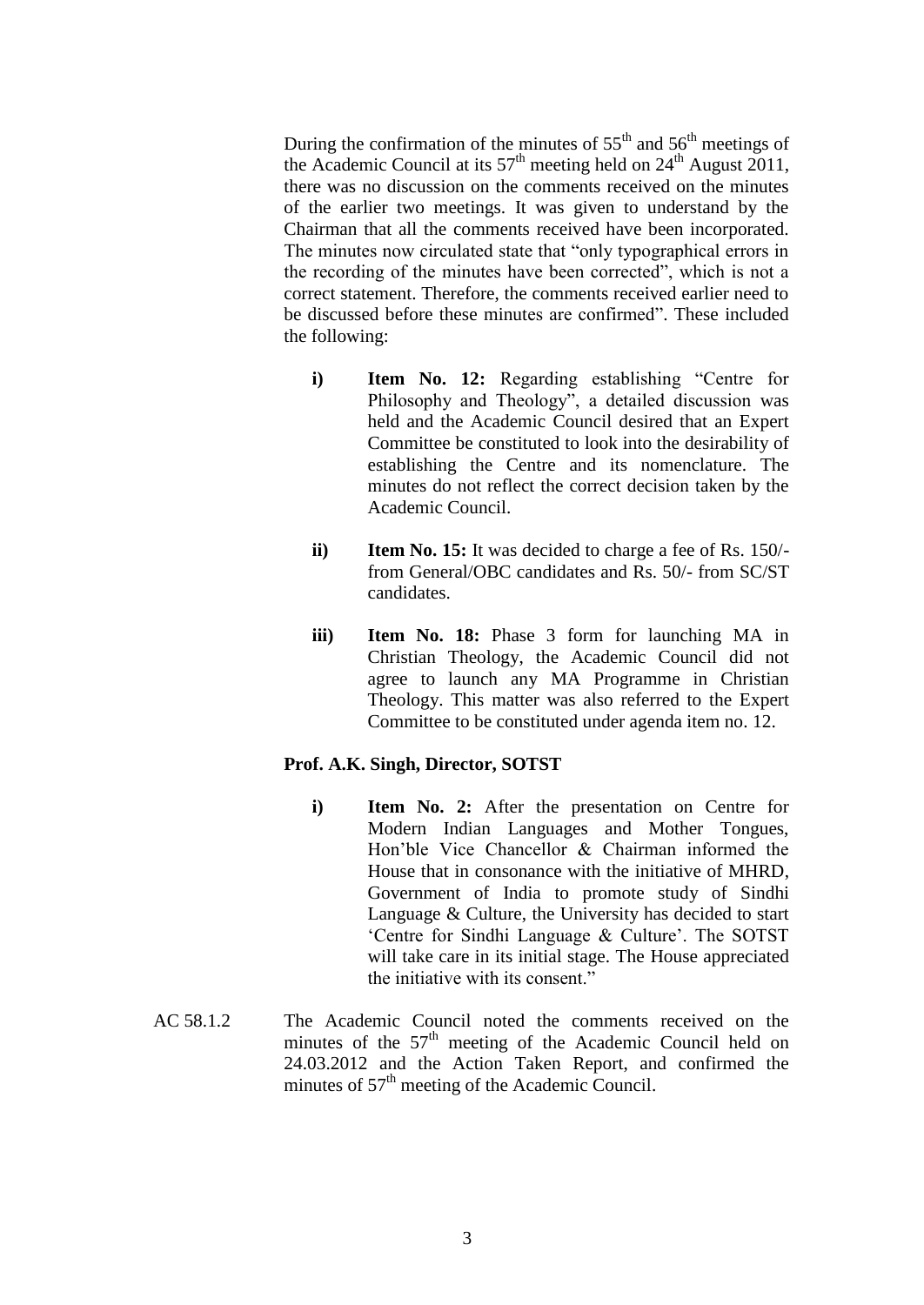- **ITEM NO. 2 To consider the interim recommendations of the High Power Committee constituted by the Vice Chancellor.**
- AC 58.2.1 The item was deferred as recorded above.
- **ITEM NO. 3 To ratify the action taken by the Vice Chancellor in waiving off the Admission, Registration/Re-registration fees and Examination fees for the earthquake victims in Sikkim and Darjeeling.**
- AC 58.3.1 It was informed that the Vice Chancellor approved the proposal for fee waiver for the victims of the earthquake in Sikkim and Darjeeling i.e. Admission, Registration/Re-registration fee for January 2012 session and Exam fee for December 2011 session as one time measure.
- AC 58.3.2 The Academic Council ratified the action taken by the Vice Chancellor in waiving off the Admission, Registration/Reregistration fees for the session January 2012 and Exam fee for December 2011 session as one time measure in respect of earthquake victims in Sikkim and Darjeeling.

## **ITEM NO. 4 To ratify the action taken by the Vice Chancellor to keep the Certificate Programmes in Performing Arts (Manipuri, Odissi, Mohiniattam, Kathakali and Kuchipudi) in abeyance.**

- AC 58.4.1 The Director, SOPVA informed the Council that there was no enrollment in the Certificate Programme in Performing Arts (Manipuri, Odissi, Mohiniattam, Kathakali and Kuchipudi) for the last 3 years and the School Board decided to revise the scheme of all certificate programmes offered by SOPVA. The Vice Chancellor approved the recommendation of the School Board to keep all the said certificate programmes in abeyance till they are revised and upgraded.
- AC 58.4.2 The Academic Council ratified the action taken by the Vice Chancellor in this regard.

## **ITEM NO. 5 To consider inclusion of 'Adult Education' as an Area of Specialization (i.e. as an additional Optional Area of Specialization) under M.A. (Education) programme.**

AC 58.5.1 It was informed that the Master of Arts (Education) programme being offered by the School of Education (SOE) has four specialization areas of 24 credits each, viz., (i) Higher Education, (ii) Distance Education, (iii) Educational Technology and (iv) Educational Management, under Group D courses. A proposal was placed before the School Board of SOE to include the 'Adult Education' as one of the areas of specialization in M.A.(Edu) Programme. The proposal was approved by the School Board at its  $50<sup>th</sup>$  Meeting.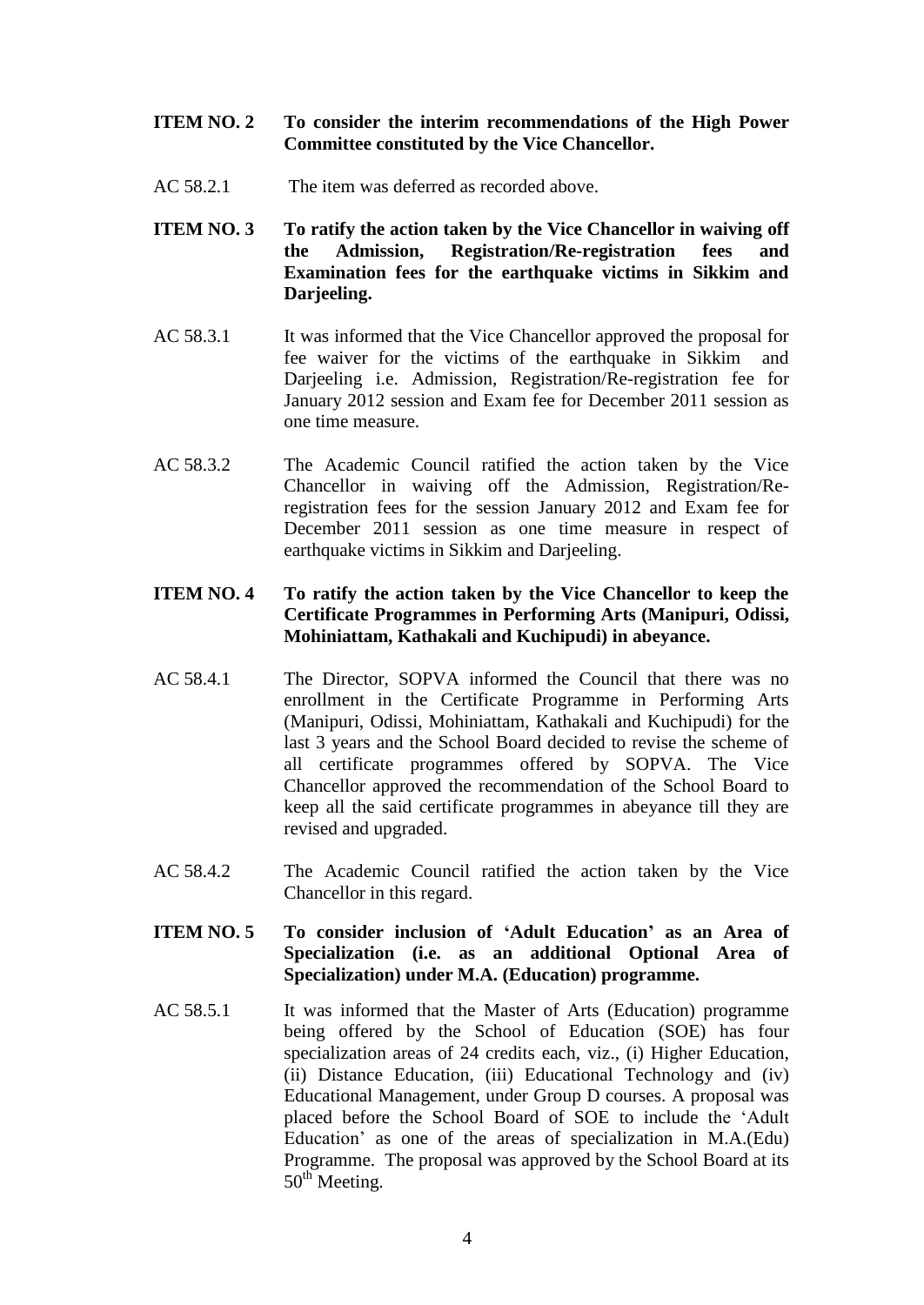AC 58.5.2 The Academic Council approved the proposal to include 'Adult Education' as another area of specialization in M.A. (Education) programme besides the existing four areas of specialization, along with Course Structure, Codes, Titles and Credits as approved by the School Board **(Annexure 1)**

## **ITEM NO. 6 To consider the Phase Zero forms for Elective courses in MA (English)**

- AC 58.6.1 The School of Humanities submitted phase Zero forms for the following elective courses in MA English (MEG):
	- 1. Indian Folk Literature in English
	- 2. Comparative Literature: Theory and Practices, and
	- 3. Writings from the Margins.

The Phase Zero forms of the above elective courses were approved by the School Board at it  $43^{\text{rd}}$  meeting held on  $15^{\text{th}}$  July,  $2011$ .

AC 58.6.2 The Academic Council approved the Phase Zero forms of the three elective courses viz. Indian Folk Literature in English; Comparative Literature: Theory and Practices; and Writings from the Margins (**Annexure 2**) in the programme M.A. English (MEG).

#### **ITEM NO. 7 To consider and approve the Phase 3 form for Post Graduate Diploma in Bio-ethics (On-line) - SOHS**

- AC 58.7.1 It was informed that the School of Health Sciences (SOHS) submitted Phase 3 Form for Post Graduate Diploma in Bio-ethics (online) (PGDBE). The main objective of the programme is to provide solid scientific and technical knowledge required to prepare professionals capable of undertaking, with responsibility and professional qualification, wide range of activities connected to research, elaboration, control and dispensation of pharmaceutical products, medicine, diet food, cosmetics and other products for health care and illness relief or cure. The Phase 3 Form along with the syllabus has been approved by the School Board at its  $42<sup>nd</sup>$  Meeting held on 07<sup>th</sup> December 2011.
- AC 58.7.2 The Academic Council approved the Phase 3 form (**Annexure 3**) for the Post Graduate Diploma in Bio-ethics (online) programme.

#### **ITEM NO. 8 To ratify the action taken by Vice Chancellor in approving the fee concession for Haryana Police Personnel for Certificate Programme in Anti Human Trafficking (CAHT) in Haryana – SRD**

AC 58.8.1 The Council was informed that the Vice Chancellor approved the proposal for 50% fee concession for Certificate Programme in Anti Human Trafficking (CAHT) to the Haryana Police Personnel in Haryana. Accordingly, it was notified by the Student Registration Division (SRD).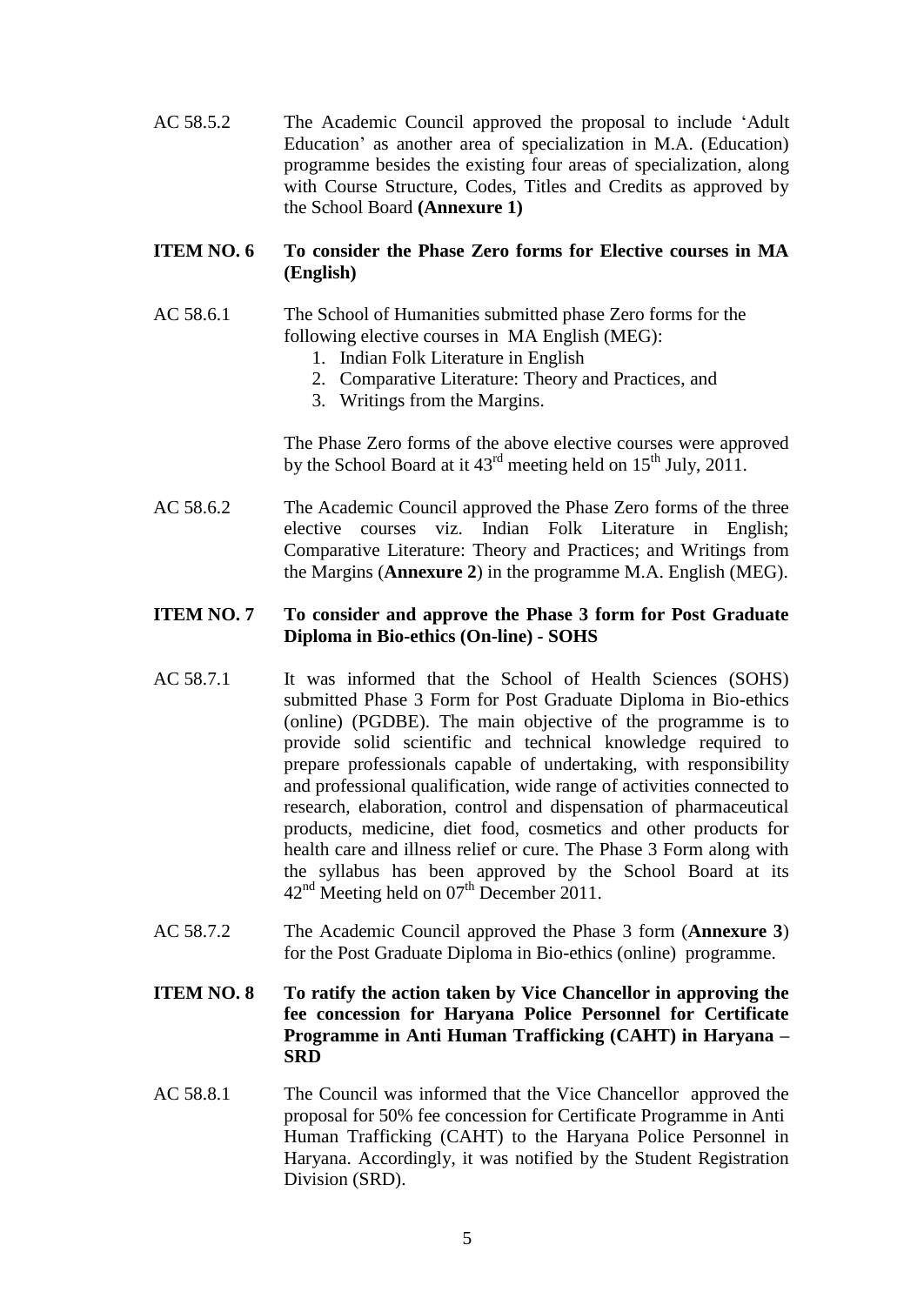- AC 58.8.2 During discussions, the Director, School of Law informed the Council that the facility for 50% fee concession for admission to the Haryana Police Personnel for the above mentioned programme was also extended to all the students across the country as notified with the approval of the Vice-Chancellor.
- AC 58.8.3 The Academic Council ratified the action taken by Vice Chancellor (i) in approving the 50% fee concession for Certificate Programme in Anti Human Trafficking (CAHT) in Haryana to the Haryana Police Personnel and also (ii) in extension of such concession to all the students seeking admission in the said programme across the country.

## **ITEM NO. 9 To consider the proposal for the collection of Registration fees, Examination fees and Degree fees from the overseas Partner Institutions at the time of Admission of International Students - ID**

- AC 58.9.1 The Director, International Division explained the difficulties for collection of Examination fees and Degree fees from the overseas Partner Institutions. Therefore, it proposed to collect the Registration fees, Examination fees and Degree fees at the time of the admission itself.
- AC 58.9.2 The item was discussed in detail and the Academic Council approved the proposal for collecting the Registration fees, Examination fees and Degree fees from the overseas Partner Institutions at the time of Admission of International Students with the following directions:
	- i. The University shall ensure that the Partner Institution (PI) is registered with the Indian Embassy / High Commission / Consulate, whatever the case may be, to safeguard the interest of the University.
	- ii. The University shall ensure that the Partner Institution is approved or recognised by the Higher Education Dept. of the respective country.
	- iii. The University shall also ensure that the PI produces NOC from the concerned Embassy for entering into agreement with the University.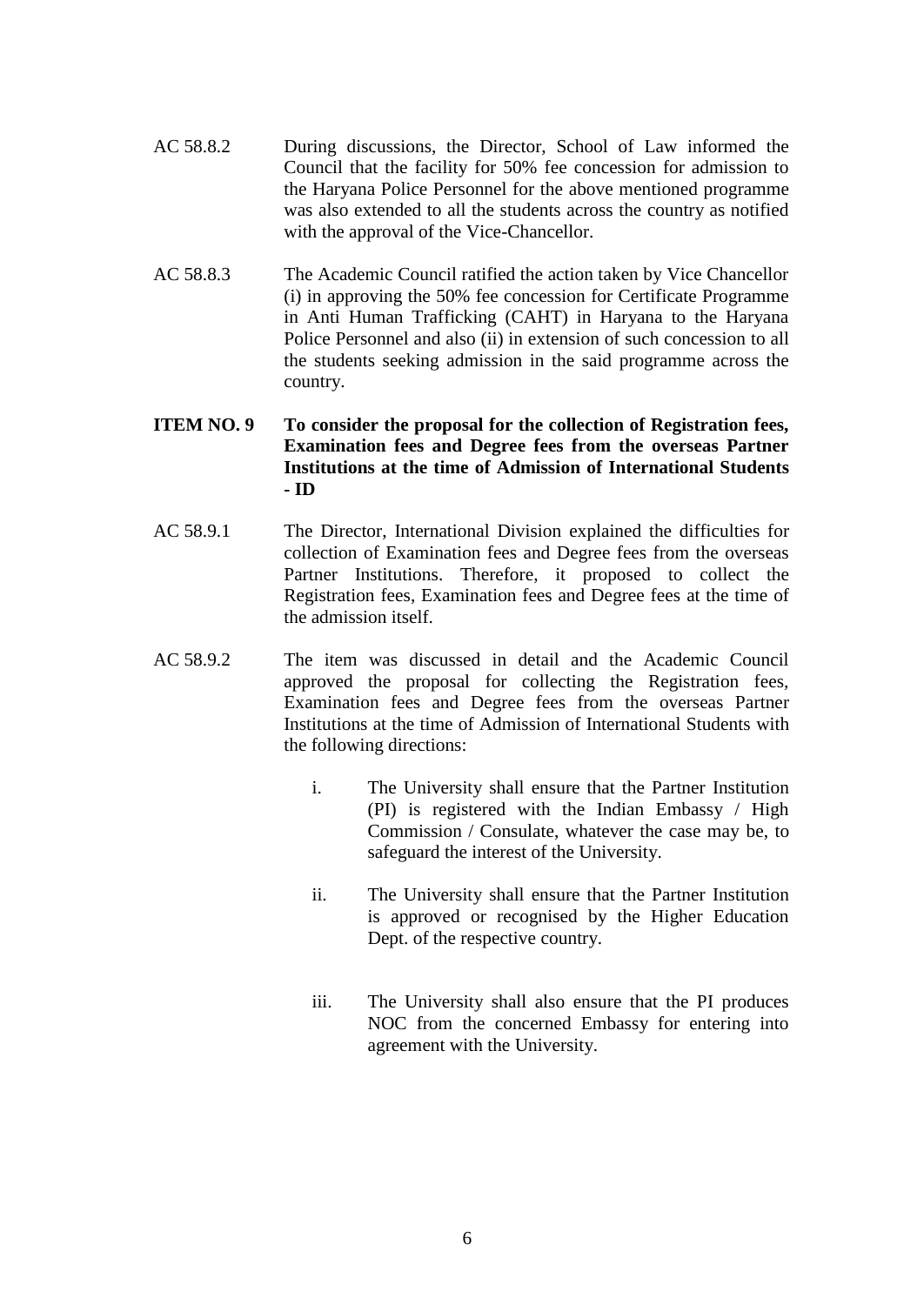- **ITEM NO. 10 To Consider and Adopt Norms to conduct practical examinations for courses BFDI-061, BFDI-062, BFDI-063, BFDI-064 under the Certificate in Jewellery Designing (CJD) programme. – SOVET**
- AC 58.10.1 The Council was informed that the School of Vocation Education and Training (SOVET) submitted the following proposal for consideration of the School Board:

The **Regional Director shall appoint the Exam Centre Superintendent, External examiner, and an Attendant on the following terms** for conduct of practical examinations for the courses BFDI-061, BFDI-062, BFDI-063, BFDI-064 under the Certificate in Jewellery Designing (CJD) programme:

- (i) Centre Superintendent shall be paid remuneration at the rate of Rs. 250/- per session including conveyance but not the remuneration per batch.
- (ii) The examiner may be appointed for a batch of maximum 20 students in all the courses. The remuneration of Rs. 350/- shall be paid to the examiner per batch in addition to the conveyance. However the same Examiner cannot be appointed for more than two batches in a day. Thus the conveyance will be paid only once in a day irrespective of appointment to different batches in the same day. Conveyance shall be paid as per actual.
- (iii) An attendant shall be paid remuneration of Rs. 100/- per session including conveyance.

#### **Criteria for appointment of Examiner:**

As far as possible, persons engaged as counselor or project evaluator in any centre should not be appointed as an Examiner in the same centre. However, if the students are inter-changed between centers in big cities, counselors need not be inter-changed. Regional Directors may engage a counsellor approved for CJD only as an examiner. If the above criteria is not adhered to, Regional Director has to inform Registrar (SED) and seek the approval before appointing an Examiner for CJD Term End Practical Examinations.

It was also informed that the above norms are adopted from the norms and rules of CIT/BCA/MCA Programmes in School of Computer and Information Sciences.

The School Board of SOVET at its  $17<sup>th</sup>$  meeting approved the above proposal.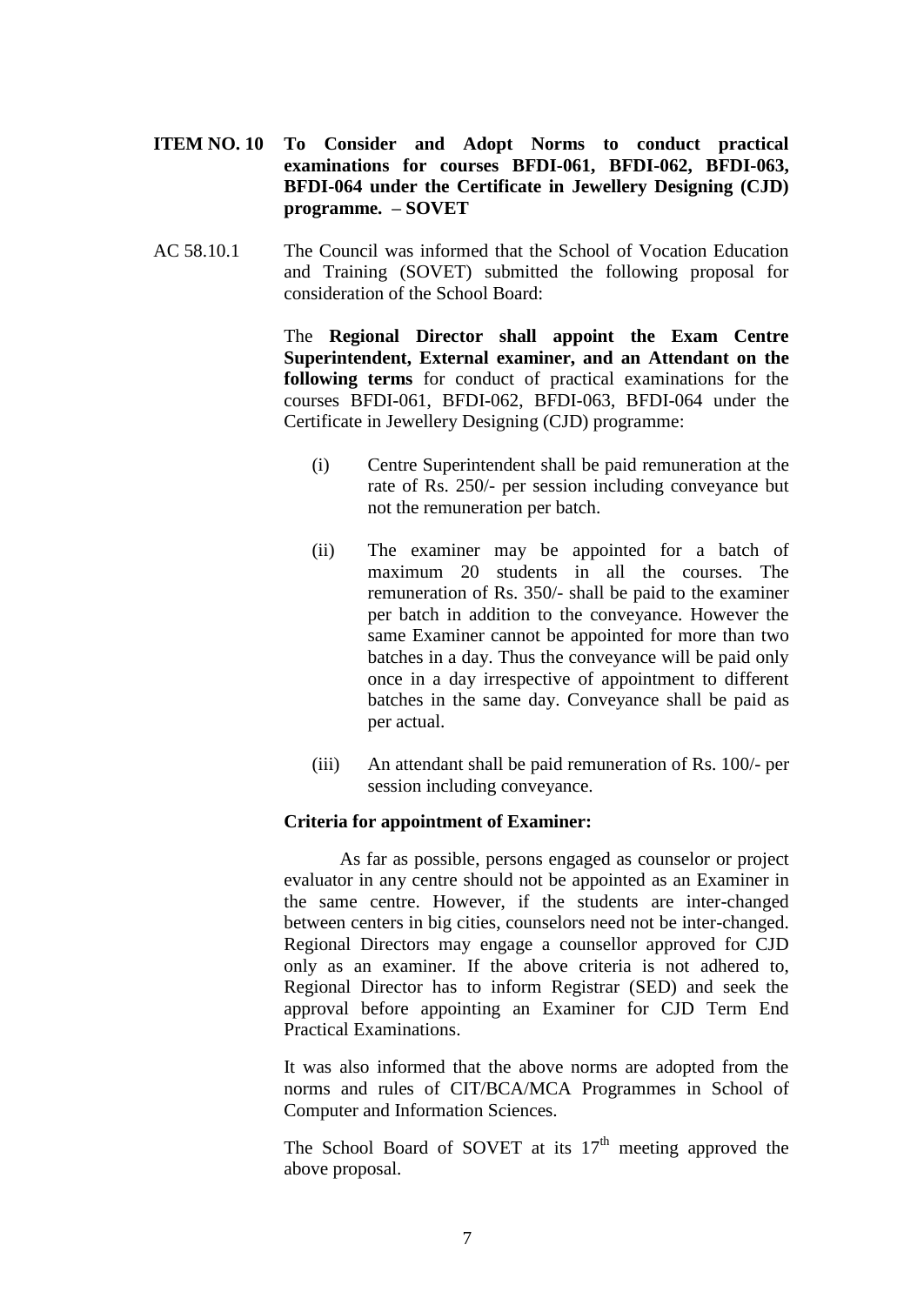- AC 58.10.2 The Council discussed the proposal. During the discussion, the Registrar, SED suggested that there is an alternative model of having continuous Practicals at the identified Centre followed by the examination, which School may like to follow, if it is felt convenient in respect of the said courses subject to the condition that the payment shall be as per the University norms.
- AC 58.10.3 The Academic Council approved the procedure to conduct practical examinations for courses BFDI-061, BFDI-062, BFDI-063, BFDI-064 under the Certificate in Jewellery Designing (CJD) programme of School of Vocational Education and Training as approved by its School Board subject to the condition that SOVET follows the existing norms of payment of the University.

#### **ITEM NO. 11 To consider and approve revised qualifications for admission to PG Diploma in Information Security (PGDIS) - SOVET**

- AC 58.11.1 The Council was apprised that the School of Vocational Education and Training is offering PG Diploma in Information Security (PGDIS) since July, 2011 and the eligibility for the programme is as follows :
	- A. B.Sc (Computer Science)/ B.C.A/ B.Tech (Computer Sc.)/ B.Tech (IT) or its equivalent or
	- B. Bachelor Degree in any discipline or its equivalent from the recognized University/ Institute with CIT/CIC from IGNOU

or

 C. Bachelor Degree in any discipline or its equivalent from the recognized University/ Institute with 1 year working experience in Computer application/IT.

The Council was further informed that on the recommendation of an Expert Committee appointed by the Vice-Chancellor, the School Board of School of Vocational Education and Training in its 16<sup>th</sup> meeting held on December 14, 2011 approved the revised qualification replacing the criteria'B' above as follows:

**"B. Bachelor Degree in any discipline or its equivalent from a recognized University/ Institute with CIT/CIC/ACISE/CISE from IGNOU or a Certificate in Computer Science/Computer Application from a Govt. recognized institute with a minimum duration of 6 months or studied Computer Course as part of the curriculum in Bachelor/PG Degree."**

 The qualifications mentioned as the other criterion 'A' and 'C' will remain the same.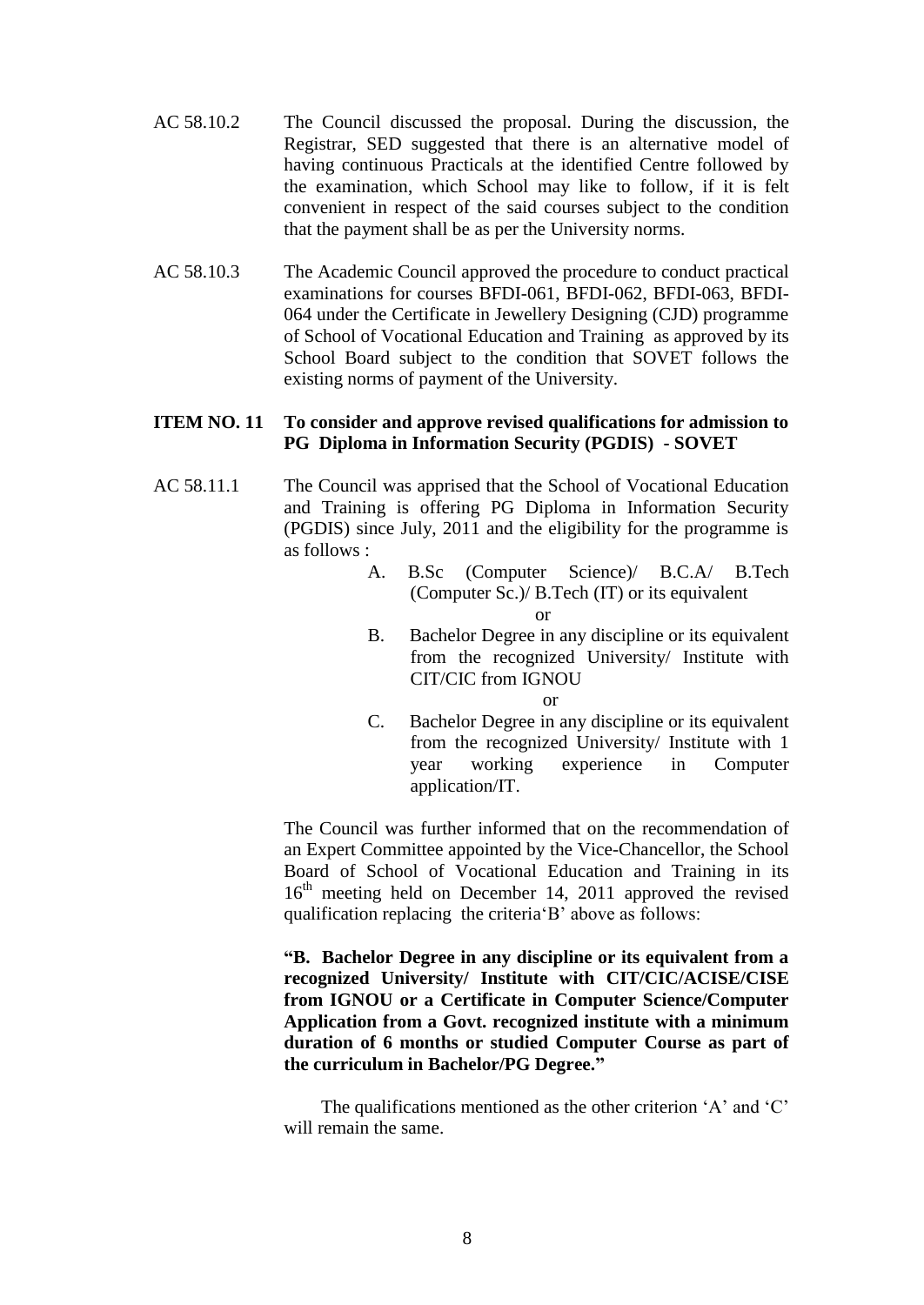- AC 58.11.2 The Academic Council approved the revised qualifications under criteria 'B' for admission to PG Diploma in Information Security (PGDIS) of School of Vocational Education and Training as recommended by the Expert Committee.
- **ITEM NO. 12 To ratify the action taken by the Vice Chancellor in shifting of the two programmes (i) Master of Science in Counselling and Family Therapy [M.Sc.(CFT)] and (ii) Post Graduate Diploma in Counselling and Family Therapy (PGDCFT) from NCDS to SOCE**
- AC 58.12.1 The Council was informed that keeping in view the requirement of faculty and administrative convenience, the Vice-Chancellor approved the shifting of the programmes i.e. Master of Science in Counselling and Family Therapy [M.SC(CFT)] and PG Diploma in Counselling and Family Therapy (PGDCFT) from NCDS to SOCE, with the same programme coordinators as existing.
- AC 58.12.2 The Academic Council ratified the action taken by the Vice Chancellor in shifting these programmes from NCDS to SOCE, subject to change of the Nomenclature of the programmes as:

i) Master of Science in Counselling and Family Relationship and

ii) Post Graduate Diploma in Counseling and Family Relationship.

- **ITEM NO. 13 To consider and approve the revised Evaluation Methodology for the Executive MBA IT Management programme (EMBA), a joint programme of IGNOU with U21Global, Singapore – ACIIL**
- AC 58.13.1 The Academic Council was informed that the University is offering Executive MBA IT Management programme (EMBA), a joint programme of IGNOU with U21Global, Singapore and that there is a deviation in the evaluation methodology for the programme. Prof. Uma Kanji Lal, Director(I/c), ACIIL explained the details of the Evaluation Methodology for the Executive MBA IT Management programme (EMBA), approved by the  $52<sup>nd</sup>$  Academic Council as follows:

**Theory**: U21 Global Component:

- a) Continuous assessment: 70% (weightage)
- b) Term-end-examination: 30% (Weightage)

While processing the results of  $1<sup>st</sup>$  batch students by the Student Evaluation Division (SED), it was found that the Evaluation Methodology had not been followed as approved by the Academic Council at its  $52<sup>nd</sup>$  meeting. Hence, SED could not declare the results.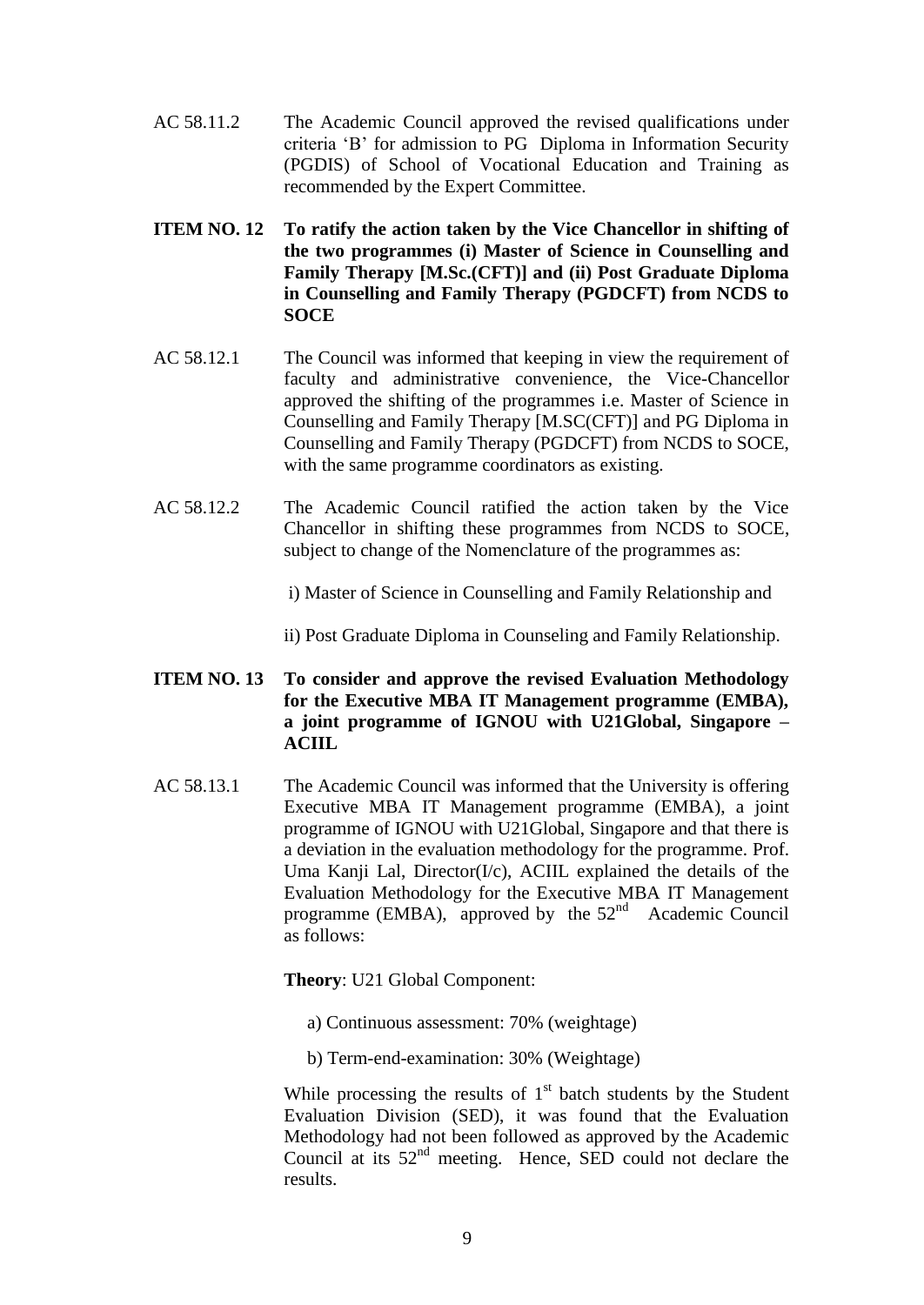During the discussion, it was observed that:

- Violation of Evaluation Methodology as approved by the Academic Council may not be accepted.
- The ACIIL should be asked for an explanation and to state the reasons for such violations.
- The students who were not made aware about the evaluation methodology may, however, not be made to suffer.
- AC 58.13.2 After the detailed discussion on the matter, the Council resolved as under:
	- i. The evaluation methodology as approved by the 52<sup>nd</sup> Academic Council be communicated to the students with a direction to fulfill the requirements and after fulfilling such requirements only results be declared and Certificates issued.
	- ii. In future the evaluation methodology and other conditions of the programme should be made part of the MoUs in order to avoid any ambiguity or hardship to students. Accordingly, the amendments be made in the existing MoU's.
	- iii. The information brochure containing all the particulars of the programmes be provided to the students.

## **ITEM NO. 14 To consider and approve the minutes of the 8th meeting of the Equivalence Committee held on 15th February, 2012 – SRD**

- AC 58.14.1 The Council was informed that the  $8<sup>th</sup>$  meeting of the Equivalence Committee was held on 15th February, 2012. The Registrar, SRD informed the Council about the salient features of the recommendations of the Equivalence Committee in detail.
- AC 58.14.2 The Academic Council considered and discussed at length the minutes of  $8<sup>th</sup>$  meeting of the Equivalence Committee held on  $15<sup>th</sup>$ February, 2012 and decided as under:
	- i. The minutes of the Equivalence Committee cannot be approved in its present format.
	- ii. However, the recommendations of the Equivalence Committee which are in conformity with the UGC / AIU pattern, be taken as approved.
	- iii. The recommendations of the Equivalence Committee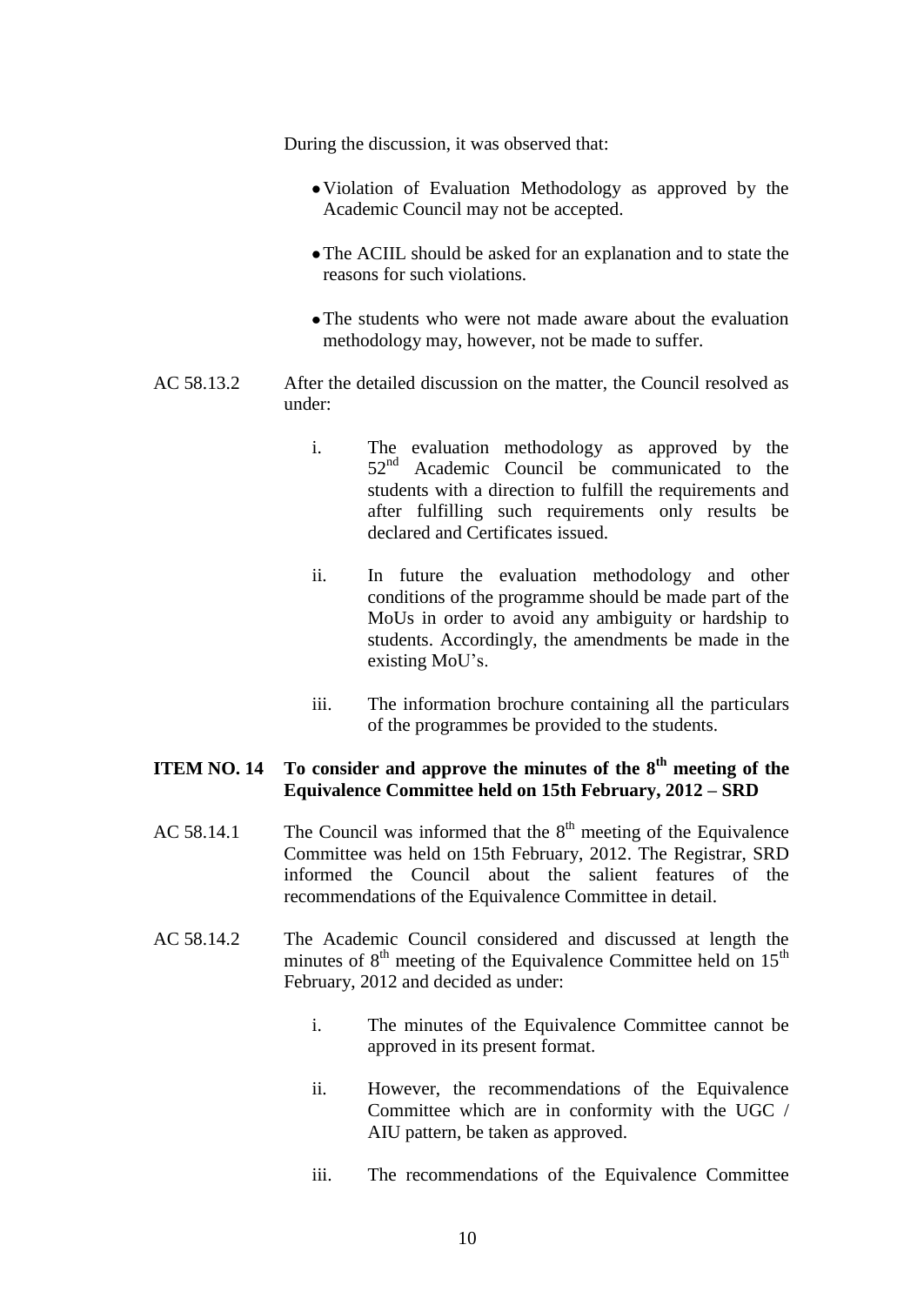where there is a deviation from the established pattern laid down by the UGC / AIU, such cases may be brought before the Academic Council at its next meeting as a separate agenda item with full justification for taking necessary decision in the matter.

iv. In particular the Academic Council referred to the items 16.2 where the status of NIFT has been upgraded to that of a Statutory body, no date of such upgradation is given; 17.2 where a bridge course has been given recognition; 17.5 where the Equivalence Committee exceeded its jurisdiction and 18.2 where 10+2+2 stream was given equivalence.

#### **ITEM NO. 15 To consider and approve the revised syllabus of Diploma in Elementary Education (D.El.Ed.) Programme – SOE**

- AC 58.15.1 The Director, School of Education (SOE) informed that the SOE has submitted several draft syllabi of D.El.Ed. Programme to the National Council of Teacher Education (NCTE – A Regulatory Body in Teacher Education) and MHRD, New Delhi for approval after discussion in a number of meetings with the representatives nominated by the NCTE and MHRD. The NCTE finally accorded approval for the syllabus of the D.El.Ed. Programme on February 22, 2012. The same was approved by the the School Board of School of Education at its  $34<sup>th</sup>$  Meeting held on February 2, 2012.
- AC 58.15.2 During the discussion, the issues pertaining to non- delivery of the study materials to the existing students and delay in conduct of examination were raised. The Chairman informed, in detail, the facts of the issue and the remedial steps taken by the University in overcoming the lapses in the best interest of the students.
- AC 58.15.3 The Academic Council approved the revised syllabus of Diploma in Elementary Education (D.El.Ed.) Programme as placed at **Annexure 4.**

#### **ITEM NO. 16 To consider and approve the admission to the M.Ed. through Entrance Test – SOE**

AC 58.16.1 The Council was informed that the M.Ed. programme designed and developed jointly by the Distance Education Council (DEC), IGNOU and the National Council for Teacher Education (NCTE) is a two-year programme. This is a professional teacher education programme regulated by norms and standards of NCTE. The purpose of the programme is to prepare quality teacher educators and teacher administrators who will be creative thinkers to develop strategy for quality education in the country. Presently candidates are being admitted to M.Ed programme on merit basis i.e. marks obtained in B.Ed. It is observed that in the recent past fresh candidates having more percentage of marks than the older candidates who are having long teaching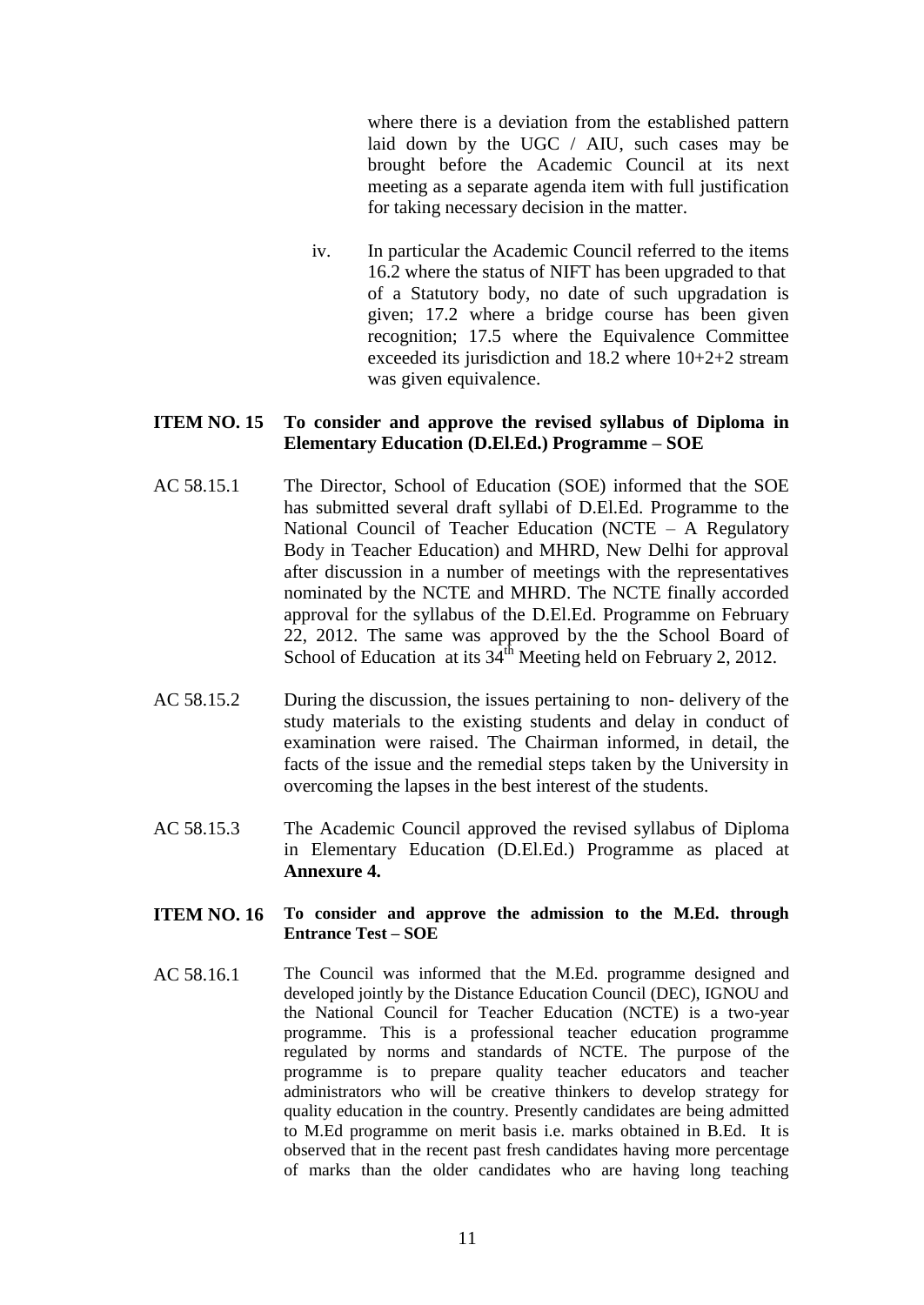experience are admitted to this Programme. By considering various representations and the practical aspects of the issue, the School proposed to change the existing policy of admission to M.Ed i.e. on the basis of marks obtained in B.Ed to the mode of Entrance Test. The proposal was considered and approved by the School Board of SOE at its meeting held on February 2, 2012.

- AC 58.16.2 The Academic Council considered and approved the modified mode of admission to the M.Ed. programme through Entrance Test from January 2013 session.
- **ITEM NO. 17 To consider and approve the syllabus of the revised courses**  "ES-221: Understanding Children (प्राथमिक विद्यालयी बच्चों को रामञ्जूष)" and "ES-222: Education in Emerging Indian Society ¼ledkyhu Hkkjrh; lekt esa f'k{kk½**" for the Second Year students of Diploma in Primary Education (DPE) offered by IGNOU for the trained/ untrained teachers sponsored by the State of Bihar**
- AC 58.17.1 The Council was informed that the School of Education submitted a proposal for the revision of courses "ES-221: Understanding  $Children$  (प्राथमिक विद्यालयी बच्चों को समझना)" and "ES-222: Education in Emerging Indian Society (समकालीन भारतीय समाज  $\vec{r}$  ferent)" for the Second Year students of Diploma in Primary Education (DPE) offered by IGNOU for the trained/ untrained teachers sponsored by the State of Bihar. The revised syllabus of the above courses was approved in the  $34<sup>th</sup>$  meeting of the School Board of School of Education held on February 2, 2012.
- AC 58.17.2 The Academic Council approved the syllabus of the revised courses "ES-221: Understanding Children (प्राथमिक विद्यालयी बच्चों को समझना)" and "ES-222: Education in Emerging Indian Society (समकालीन भारतीय समाज में शिक्षा)" for the Second Year students of Diploma in Primary Education (DPE) offered by IGNOU for the trained/ untrained teachers sponsored by the State of Bihar. The details of the approved syllabus of the revised courses are placed at **Annexure 5**.

#### **ITEM NO. 18 To consider and approve the establishment of the Centre for Sindhi Language & Culture at IGNOU**

AC 58.18.1 Prof. A.K. Singh, Director, School of Translation Studies and Training (SOTST) informed the Council that subsequent to the meeting of the delegation of National Council for the Promotion of Sindhi Language & Culture (NCPSL), Ministry of Human Resource Development, Government of India, with the then VC, IGNOU on  $10^{th}$  August 2011, the then VC consented to the proposal of the delegation for establishment of the Centre for Sindhi Language and Culture. The SOTST was entrusted with the responsibility of looking after the Centre. The Expert Committee was also constituted by the then Vice-Chancellor.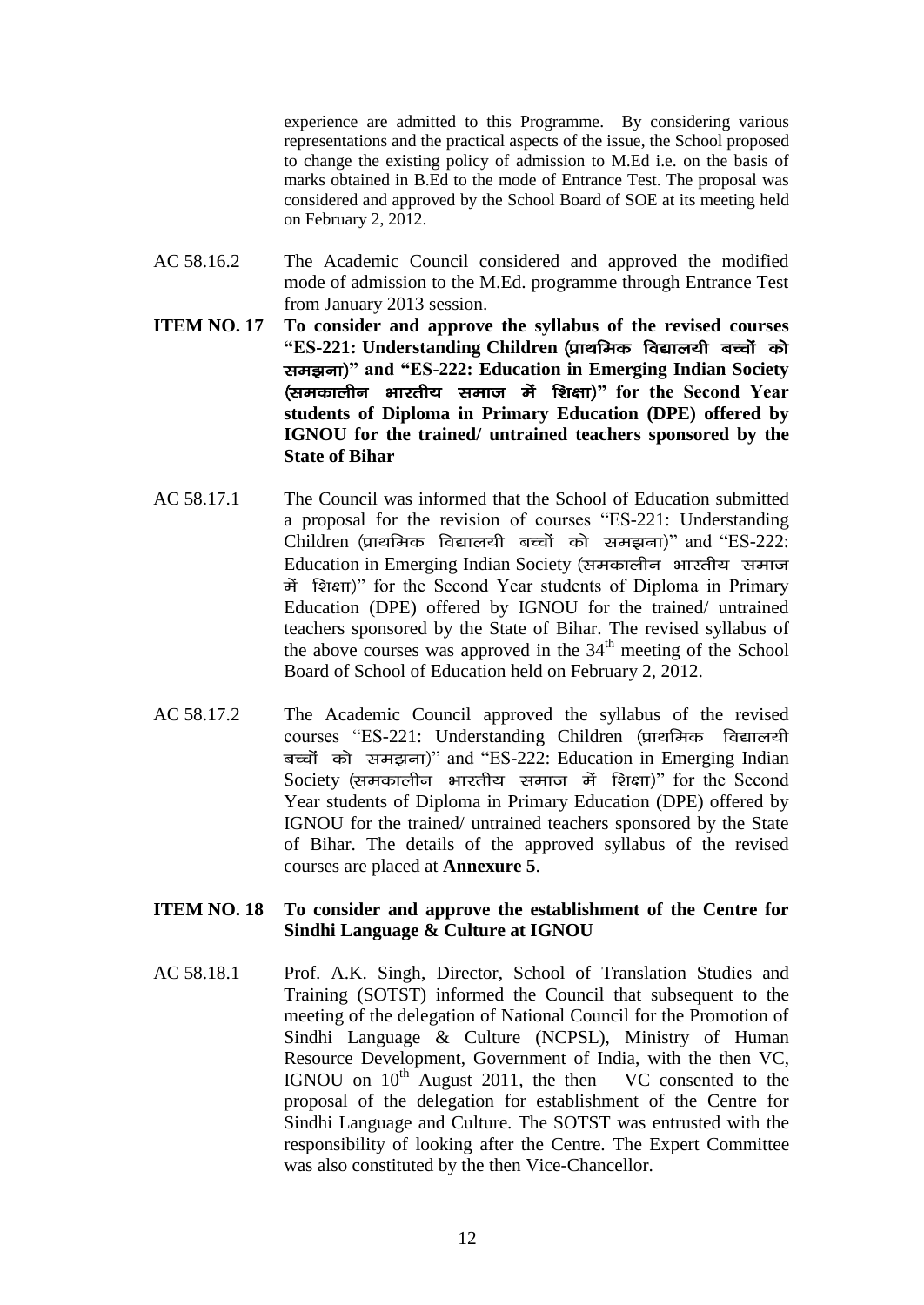Subsequently, a proposal was made for creation of "Centre for Sindhi Language and Culture". The said Centre was inaugurated by the Hon'ble Minister for HRD, Communication and Information Technology, Shri Kapil Sibbal on 4<sup>th</sup> October, 2012.

- AC 58.18.2 During the discussion, it was pointed out that IGNOU should also keep in view preservation of other languages which are disappearing. The Council was informed that another Centre for Modern Indian Languages and Mother Tongues has already been approved by the Academic Council's Standing meeting at its 33<sup>rd</sup> meeting held on July 18, 2011 and approved by the Academic Council in its  $57<sup>th</sup>$  meeting of the held on  $24<sup>th</sup>$  August 2011.
- AC 58.18.3 The Academic Council appreciated and approved the proposal for establishment of the Centre for Sindhi Language & Culture at IGNOU.
- **ITEM NO. 19 Qualifications of various academic positions in ISLRTC – Ministry of Social Justice and Empowerment.**
- AC 58.19.1 The Item was withdrawn.
- **ITEM NO. 20 To consider and approve the recommendations of the Sub-Committee of the Equivalence Committee to examine the programmes and courses offered through the Community Colleges under Defence Unit and their equivalence to IGNOU programmes and courses.**
- AC 58.20.1 The Council was apprised that the Equivalence Committee at its  $8<sup>th</sup>$ meeting held on 15.02.2012 had resolved to constitute a Sub-Committee to examine the programmes and courses offered through the Community Colleges under Defence Unit and their equivalence to IGNOU programmes and courses and also to devise a mechanism for equivalence and to assign credit weightage to the programmes and courses. The Sub-Committee at its two meetings held on  $05.03.2012$  and  $20.03.2012$  examined in detail the course curriculum and credit weightage of the programmes and courses offered through Community Colleges under Defence Unit, especially Navy and Air Force.
- AC 58.20.2 The Academic Council reiterated its decision recorded at Item No. 14 of this Meeting and directed to follow the same procedure.

#### **ITEM NO. 21 To consider and provide concession to the Kashmiri Migrants in admission during the Academic session 2012-13**

AC 58.21.1 The Registrar (SRD) informed that the University received letter No. 3-1/2012-NERdt. 27-2-2012 from the Ministry of Human Resource Development, Department of Higher Education, Shastri Bhawan, New Delhi to consider and provide certain concessions